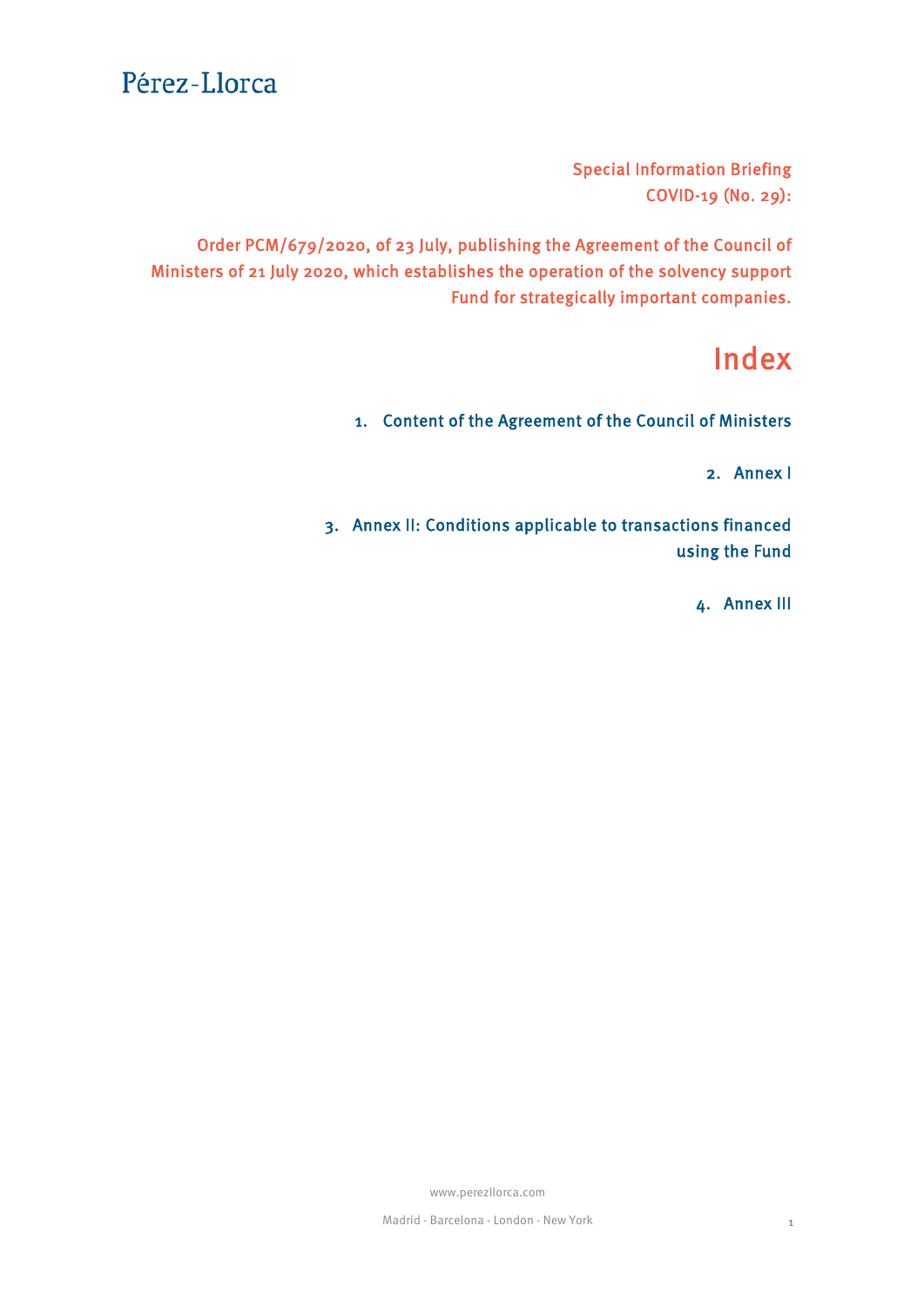<span id="page-1-0"></span>Madrid, 27 July 2020

On 24 July 2020, Order PCM/679/2020, of 23 July, publishing the Agreement of the Council of Ministers of 21 July 2020, which establishes the operation of the solvency support Fund for strategically important companies ("Order PCM 679/2020") was published in the Official State Bulletin. Order PCM 679/2020 establishes the set of requirements to be met by beneficiaries of transactions providing temporary public solvency support, which are financed using the Solvency Support Fund for Strategically Important Companies (the "Fund").

The Fund was originally created via Royal Decree-law 25/2020, of 3 July, on urgent measures to support economic recovery and employment ("Royal Decree-law 25/2020"). Our briefing from 7 July 2020, in which we analysed the main aspects of the creation of the Fund, among other matters, is available [here.](https://www.perezllorca.com/en/news/coronavirus-covid-19/special-information-briefing-covid-19-no-27-royal-decree-law-25-2020-economic-recovery-and-employment/)

In turn, both the Fund and the recent Order PCM 679/2020 must be considered in the context of the approval by the European Commission, on 8 May, of the Amendment to the Temporary Framework for State aid measures to support the economy in the current COVID-19 outbreak, approved by the European Commission's Communication of 19 March 2020 (the "Temporary Framework"). The main development included in this amendment of the Temporary Framework is that it established the criteria that the European Commission will apply to allow Member States to provide public support in the form of equity and/or hybrid capital instruments to companies facing financial difficulties due to the COVID-19 outbreak. Our Special Information Briefing on the Temporary Framework can be found [here.](https://www.perezllorca.com/en/news/coronavirus-covid-19/special-information-briefing-covid-19-no-17-the-recapitalisation-of-undertakings-by-member-states/)

In this scenario, Order PCM 679/2020 publishes the Agreement of the Council of Ministers establishing the operation of the Fund (the "Agreement of the Council of Ministers"), which, in turn, includes the following annexes: (i) Annex I, on the description of the operation, mobilisation and liquidation of the Fund, (ii) Annex II, on the conditions applicable to transactions financed using the Fund, and (iii) Annex III, on the composition and functions of the management board of the Fund.

We will briefly analyse the above points in this Special Information Briefing.

### 1. Content of the Agreement of the Council of Ministers

In compliance with the provisions of Royal Decree-law 25/2020, the Agreement of the Council of Ministers sets out the requirements to be met by the beneficiaries of transactions providing temporary public solvency support that are financed using the Fund. In accordance with the European Union State aid rules, these measures must ensure that the principles of proportionality, equal treatment and protection of the general interest are respected.

This general interest is, in the case of the Fund, in supporting sectors which are of strategic importance because of their contribution to national security or because they are at the forefront

www.perezllorca.com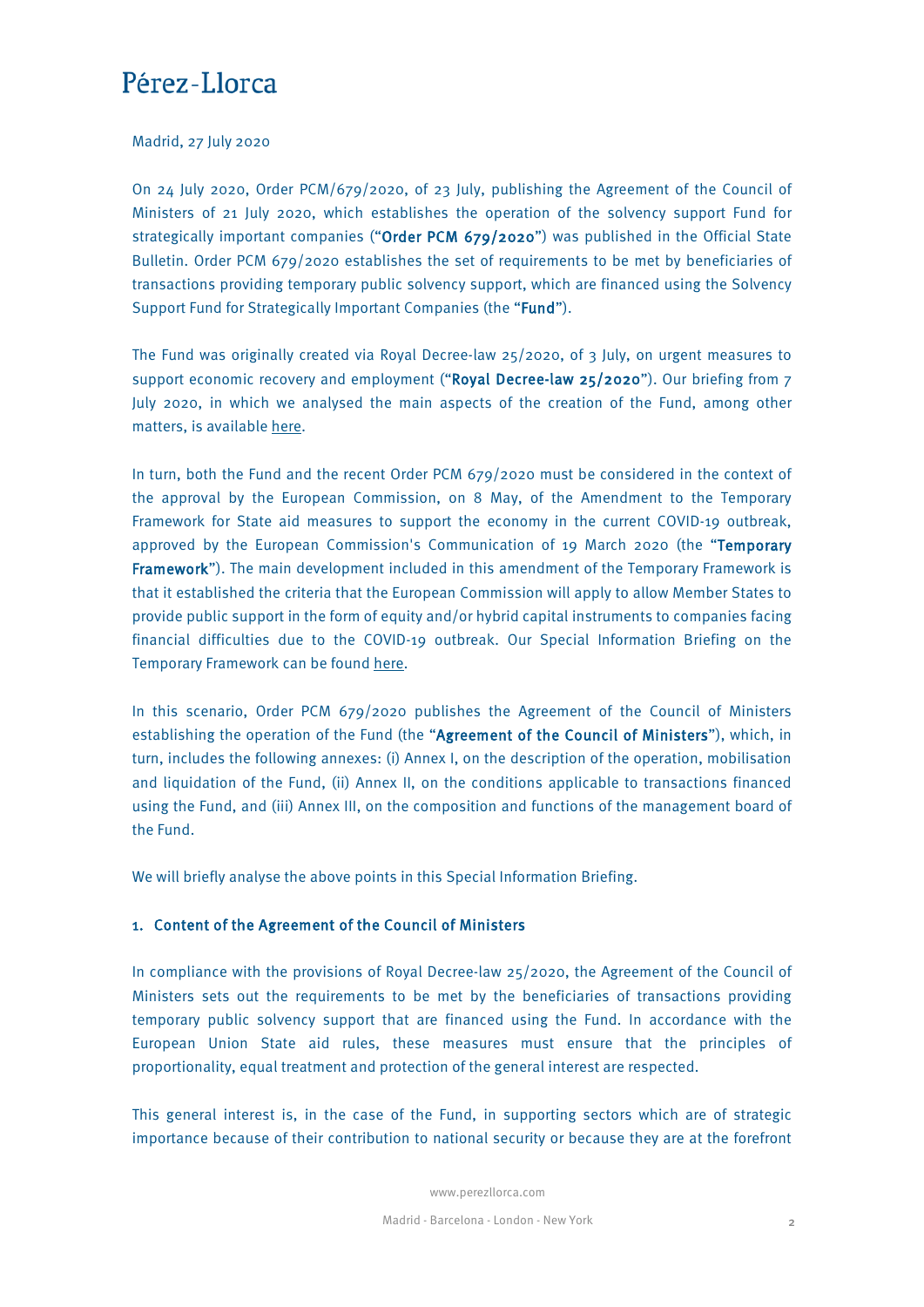<span id="page-2-0"></span>of the economy, in terms of maintaining activity and employment, as well as contributing to medium-term objectives in the area of ecological transition, digitisation, boosting productivity and developing human capital. The State's contribution will be subject to the beneficiary company accepting the conditions to be included in a *Temporary Public Financial Support Agreement*, which must be adopted by its decision-making bodies.

The Agreement of the Council of Ministers states that the Administration will have special rights regarding strategic decisions aimed at ensuring the proper allocation of contributions from the Fund, as well as the fulfilment of the obligations and the protection of the general interest. These rights will be provided for in the corresponding Shareholders' Agreements or Management Agreements with the Company, as appropriate.

The third point of the Agreement establishes that these contributions are subject to the European Commission's prior declaration of compatibility with the internal market. In addition, interventions exceeding EUR 250 million must be notified individually under the Temporary Framework.

Temporary support transactions financed using the Fund may be granted up to 30 June 2021, or after this date if provided for by the Temporary Framework.

#### 2. Annex I

The first Annex to the Agreement of the Council of Ministers describes the operation of the Fund, its mobilisation and liquidation by the State Company of Industrial Shareholdings (Sociedad Estatal de Participaciones Industriales, "SEPI"), establishing the conditions applicable to its accounting and to the internal management of the Fund by SEPI.

#### 3. Annex II: Conditions applicable to transactions financed using the Fund

This Annex is divided into six sections, which provide for the requirements and elements with which transactions that are financed using the Fund must comply.

Section 1 provides for the initiation of the procedure being subject to an express request from the legal representatives of the applicant company.

It also states that the granting and disbursement of the public support will be conditional on the approval of the Temporary Public Financial Support Agreement, as well as the aforementioned Shareholders' Agreements or Management Agreements with the Company (as applicable), in which the strategic decisions of the company that are to become subject to prior authorisation by the management board will be determined.

It establishes that beneficiaries must pay all the credits in favour of the Fund within the time limits and under the conditions set by the Management Board in the *Temporary Public Financial Support* Agreement, and provides that beneficiaries will be able to pay these credits in advance at any

www.perezllorca.com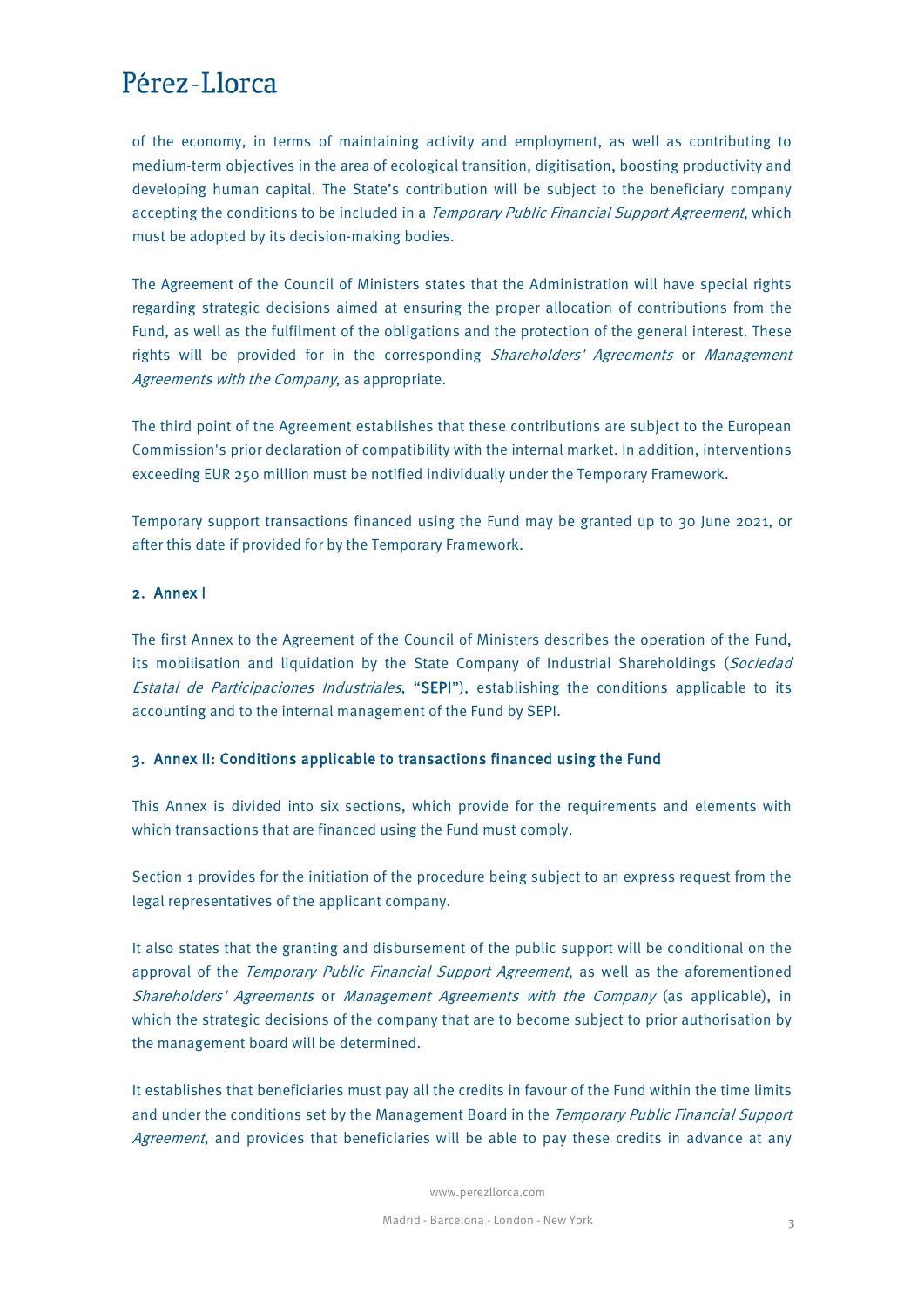time, without prior authorisation. In terms of collection, the provisions on public law revenue in the budget rules will apply.

Eligibility criteria for beneficiary companies have also been established. A beneficiary company must meet the following conditions:

- It must be a non-financial company whose registered office and main work centres are located in Spain.
- It must not be a company that was in crisis on 31 December 2019, in accordance with Article  $2$  (18) of Commission Regulation (EU) No  $651/2014$  of 17 June 2014 declaring certain categories of aid compatible with the internal market in application of Articles 107 and 108 of the Treaty.
- It must not have filed for voluntary insolvency, have been declared insolvent in any proceedings, be undergoing insolvency proceedings unless it has acquired the effectiveness of an agreement, be subject to judicial intervention or have been disqualified in accordance with Act 22/2003, of 9 July, on Insolvency, before the end of the period of disqualification set out in the judgment classifying the insolvency proceedings. It may be possible to intervene using the fund in justified cases, on the basis that the declaration opening insolvency proceedings had not occurred before 31 December 2019.
- That, without support from the Fund, the beneficiary would have to cease to operate or face serious difficulties in remaining operational.
- It must demonstrate that a forced cessation of activity would have a major negative impact on economic activity or employment, at a national or regional level.
- **If must demonstrate its medium- and long-term viability by submitting, along with its** application, a Feasibility Plan as regards overcoming its crisis situation.
- It must present an outline for repayment of state support with an amortisation schedule for the State's nominal investment and the payment of remuneration and the measures to be taken to ensure compliance with the plan for repayment of state support.
- It must report on all the public support measures it has benefitted from over the past ten years in sufficient detail.
- It must not have been sentenced by means of a final judgment whereby the penalty was the loss of the possibility of obtaining subsidies or public aid or for the crimes of corruption, bribery, embezzlement of public funds, influence peddling, fraud and unlawful charges or city-planning crimes.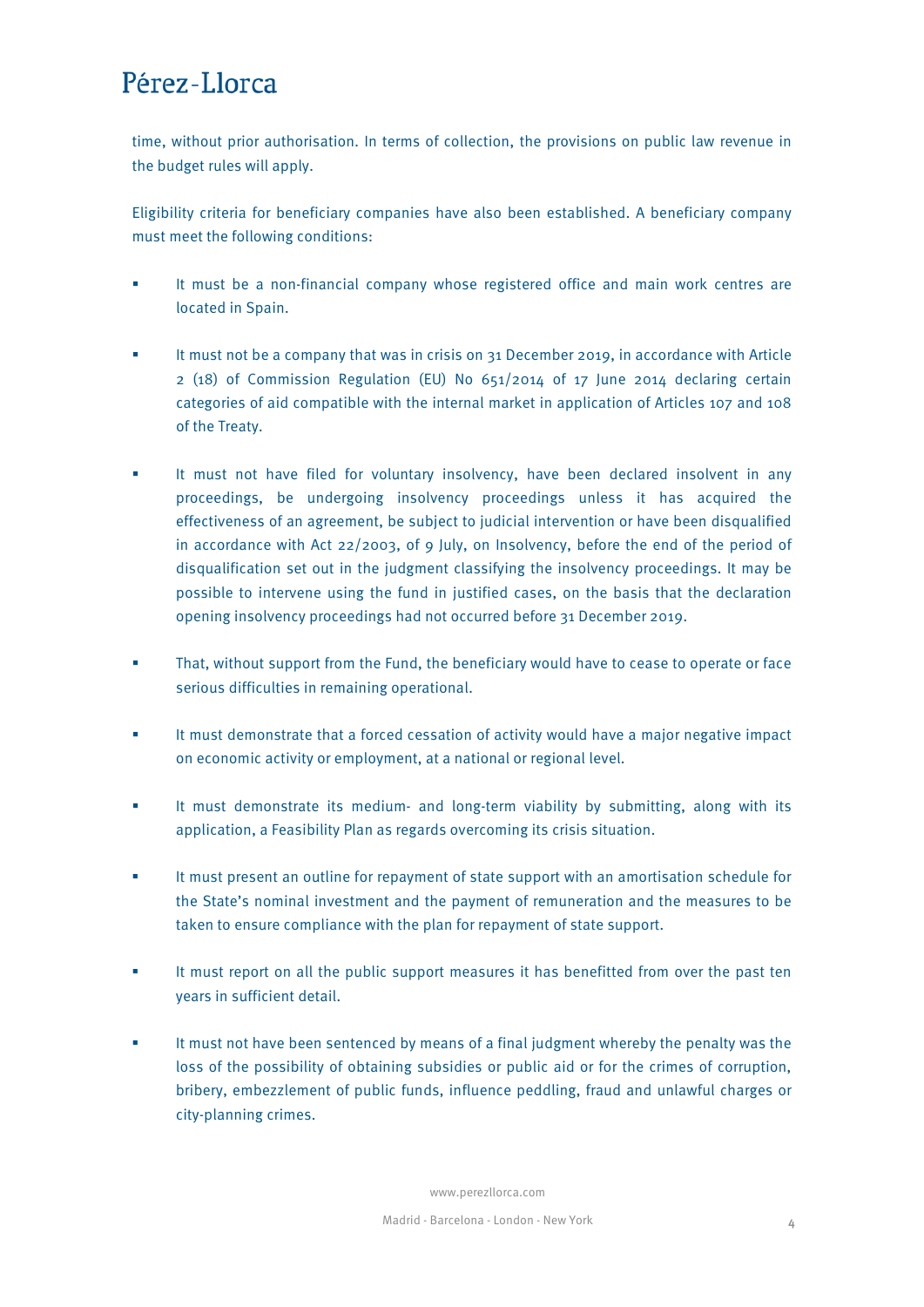- It must not have given rise to, and been found to blame for, the final termination of any contract entered into with the Administration.
- It must be up to date with the payment obligations for the repayment of subsidies or public aid.
- It must have been up to date with the fulfilment of its tax or social security obligations, imposed by the provisions in force, on 31 December 2019.
- It must be able to show the systemic or strategic importance of the business sector or the company.

Section 3 of this Annex provides that support transactions may be carried out using any equity instrument and/or hybrid capital instruments. This section establishes specific rules regarding the use of certain instruments and their capitalisation.

Section 4 sets the minimum amount of these transactions at EUR 25 million per beneficiary, unless an exception is justified. The maximum amount will be the minimum amount necessary to restore the viability of the undertaking, without this leading to an improvement in the net worth of the company compared to that registered at 31 December 2019.

Section  $\mu$  also provides that the *Temporary Public Financial Support Agreement* will establish the applicable remuneration levels. Sections  $4.3$ ,  $4.4$  and  $4.5$  set out the main elements to be taken into account in their calculation.

Section 5 provides for the exit of the State from its stake, establishing that the repayment of the stake acquired by the Fund in the share capital is to be made by the beneficiary at a buy-back price which is the greater of (i) the market price at the time of the repayment, or (ii) the nominal investment by the Fund increased by an annual remuneration equal to the sum of 200 basis points (except in the eighth and subsequent years) and the minimum remuneration, counted from the acquisition of the stake by the State.

It also establishes that the repayment for the stake in share capital from the Fund will be increased by at least 10%, payable in debt or an equivalent instrument, if five years after the capital contribution, the initial stake has not been reduced by at least 40%, with progressive rules for longer-term scenarios provided for in section 5.3.

Beneficiaries can repurchase the stake acquired by the State at any time or make an early repayment of the loans and hybrid instruments granted by or entered into by the State, as well as the remuneration accrued under the terms determined in each case.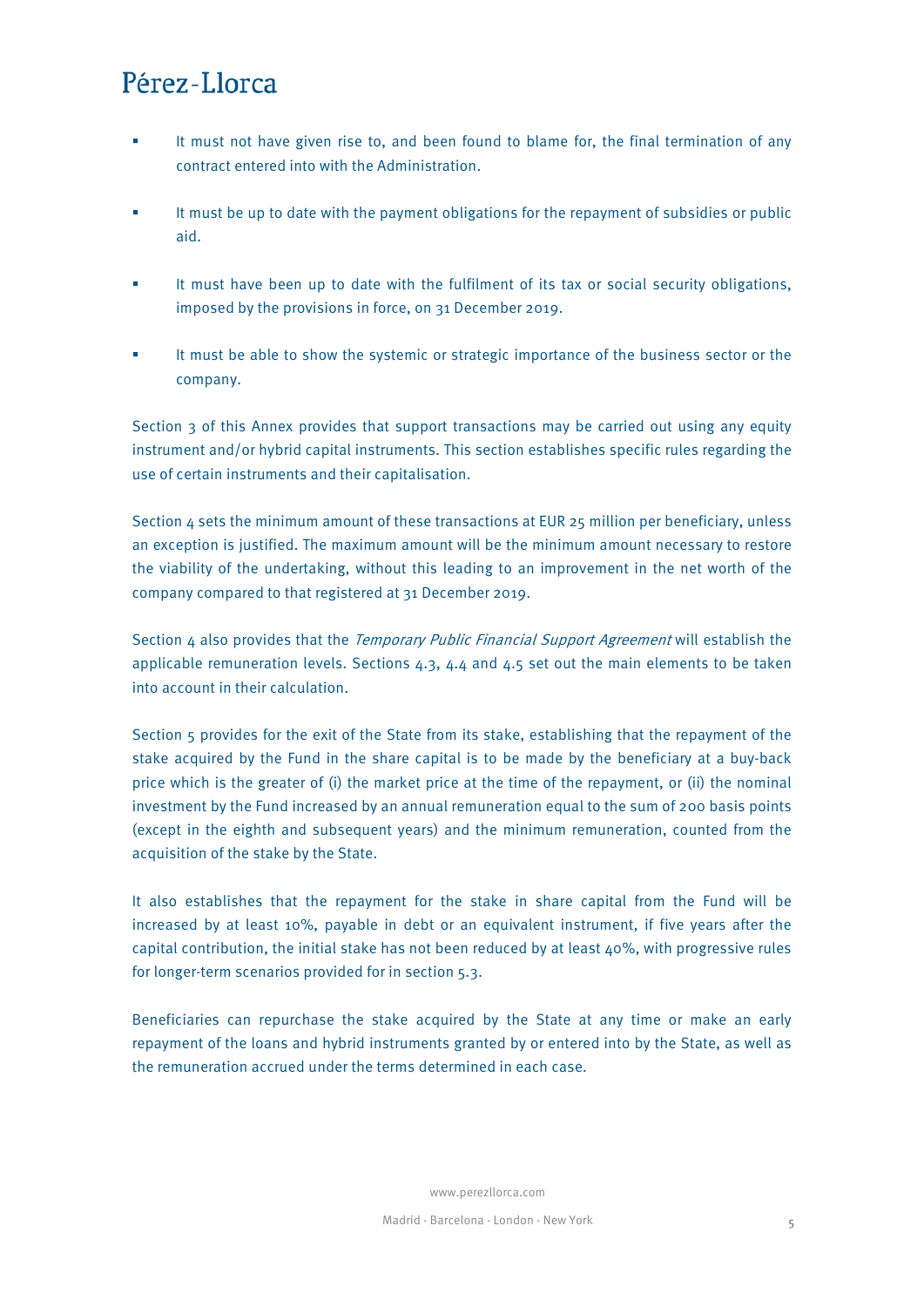In addition, the Management Board may assign the titles and rights of transactions financed using the Fund to a third party, through open mechanisms that guarantee equal treatment, or through a sale in an organised market, and may offer preference to the company's partners or shareholders.

Section 6 regulates the governance rules which will govern the beneficiary company. First, it establishes that the beneficiary will be subject to the following main restrictions:

- **If will be prohibited from advertising its status as beneficiary for commercial purposes.**
- **Beneficiaries are not allowed to engage in aggressive business expansion financed by state** aid, or to take excessive risks.
- Until repayment of at least 75 % of the recapitalisation measures in the context of COVID-19 has been made, the beneficiary company will be prevented from acquiring shares of more than 10 % of companies that are active in the same sector or in upstream or downstream markets, unless the beneficiary does not have the status of a large enterprise, as provided for in Annex I of Commission Regulation (EU) No 651/2014, or has the required authorisation of the European Commission, at the request of the Fund's Managing Board.
- It must establish a separation of accounts to ensure that the support does not turn into support for activities in crisis situations as at 31 December 2019.
- **If will be prohibited from distributing dividends, paying non-compulsory coupons or** acquiring own shares, except those owned by the State via the Fund.
- Until repayment of 75% of the temporary public support from the Fund has been made, the remuneration of the members of the Board of Directors, the Directors, and those with the highest management responsibility in the company, may not exceed the fixed portion of their remuneration in force at the end of the 2019 financial year. Those who acquire such a status at or following the recapitalisation, will be paid in terms comparable to those with a similar level of responsibility. The payment of premiums or other variable remuneration elements will be prohibited.

To this end, the beneficiary must ensure the above requirements by means of the appropriate corporate resolutions or by-law amendments.

However, certain exceptions or a relaxation of the above measures are provided for, in cases where all the following circumstances are demonstrated: (i) that the State (or its agencies or entities) has a stake in the beneficiary before the intervention by the Fund, and approaches a capital increase under the same conditions as the other partners or shareholders, at a prorated or lower rate than its stake; (ii) that the contribution of private partners or shareholders in such increase is significant and, in any case, when it exceeds 30%; and (iii) that the public contribution